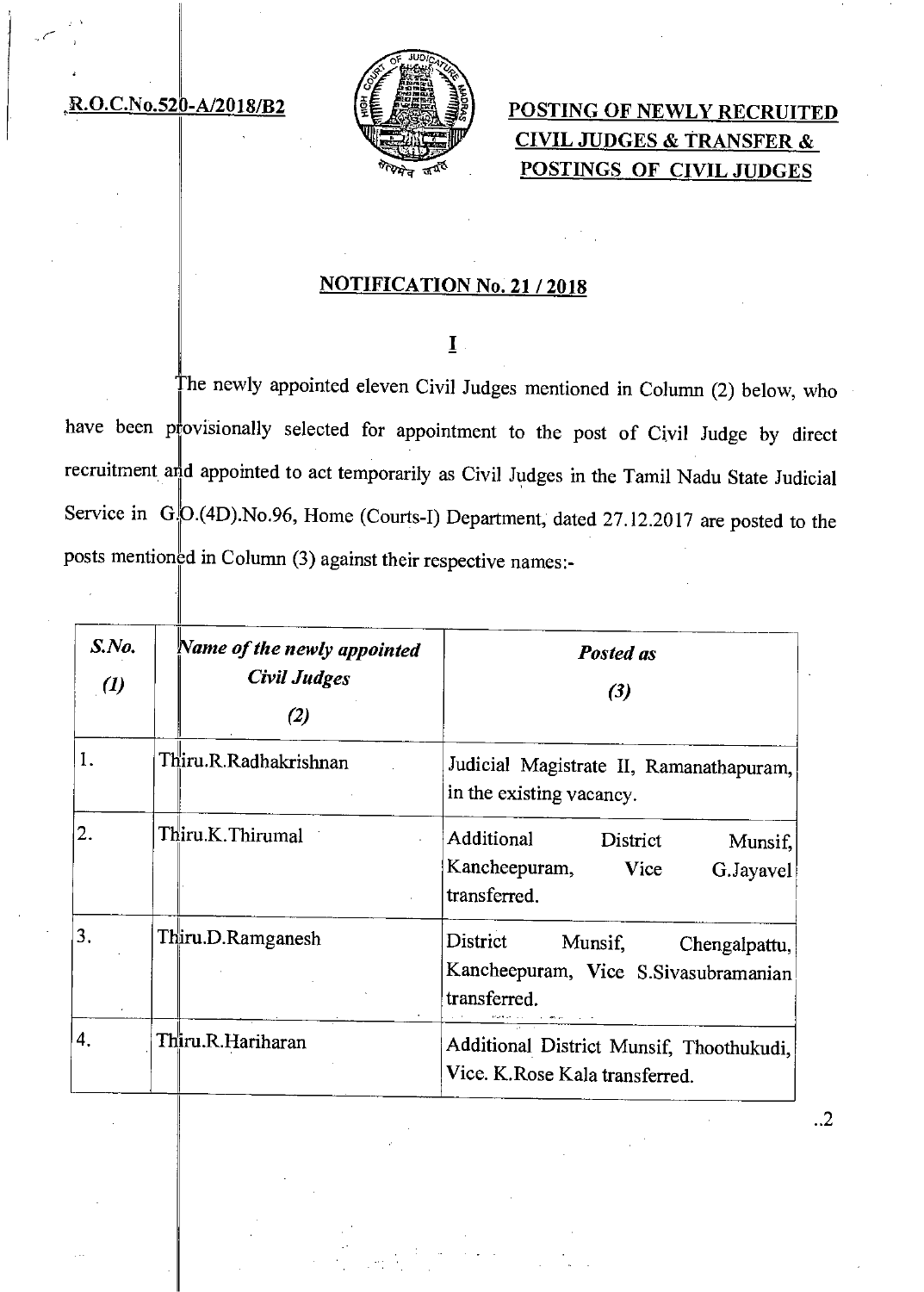| S. No.<br>$\left( l\right)$ | Name of the newly appointed<br><b>Civil Judges</b><br>$\left( 2\right)$ | Posted as<br>(3)                                                                   |
|-----------------------------|-------------------------------------------------------------------------|------------------------------------------------------------------------------------|
| 5.                          | Thiru!V.Premkumar                                                       | District Munsif, Uthamapalayam, Theni,<br>Vice R.Manivasagan transferred.          |
| 6.                          | Thiru G. Munikumar                                                      | Judicial Magistrate I, Pudukottai, in the<br>existing vacancy.                     |
| 7.                          | Thiru G. Thamarai Ilango                                                | Aruppukottai,<br>Magistrate,<br>Judicial<br>Virudhunagar, in the existing vacancy. |
| 8.                          | Thiru.K.Karthik                                                         | Uthagamandalam,<br>Munsif,<br>District<br>Nilgiris, in the existing vacancy.       |
| 9.                          | Third D.Saravanan                                                       | Sathankulam,<br>Magistrate,<br>Judicial<br>Thoothukudi, in the existing vacancy.   |
| 10.                         | Thiru.C.Bharathi                                                        | Thirumangalam,<br>Magistrate,<br>Judicial<br>Madurai, in the existing vacancy.     |
| 11.                         | Thiru.C.Karuppasamy                                                     | Judicial Magistrate, Perambalur, in the<br>existing vacancy.                       |

-2-

# **II**

The Civil Judges mentioned in Column  $(1)$  below are transferred and posted to the posts noted against their names in Column (2) below:

| S. No. | <b>Name and Designation</b>                                          | <b>Transferred and posted as</b> |
|--------|----------------------------------------------------------------------|----------------------------------|
|        |                                                                      |                                  |
|        | Thiru.K.Rajesh Kannan, Additional Judicial Magistrate II, Cuddalore. |                                  |
|        | District Munsif, Cuddalore.                                          |                                  |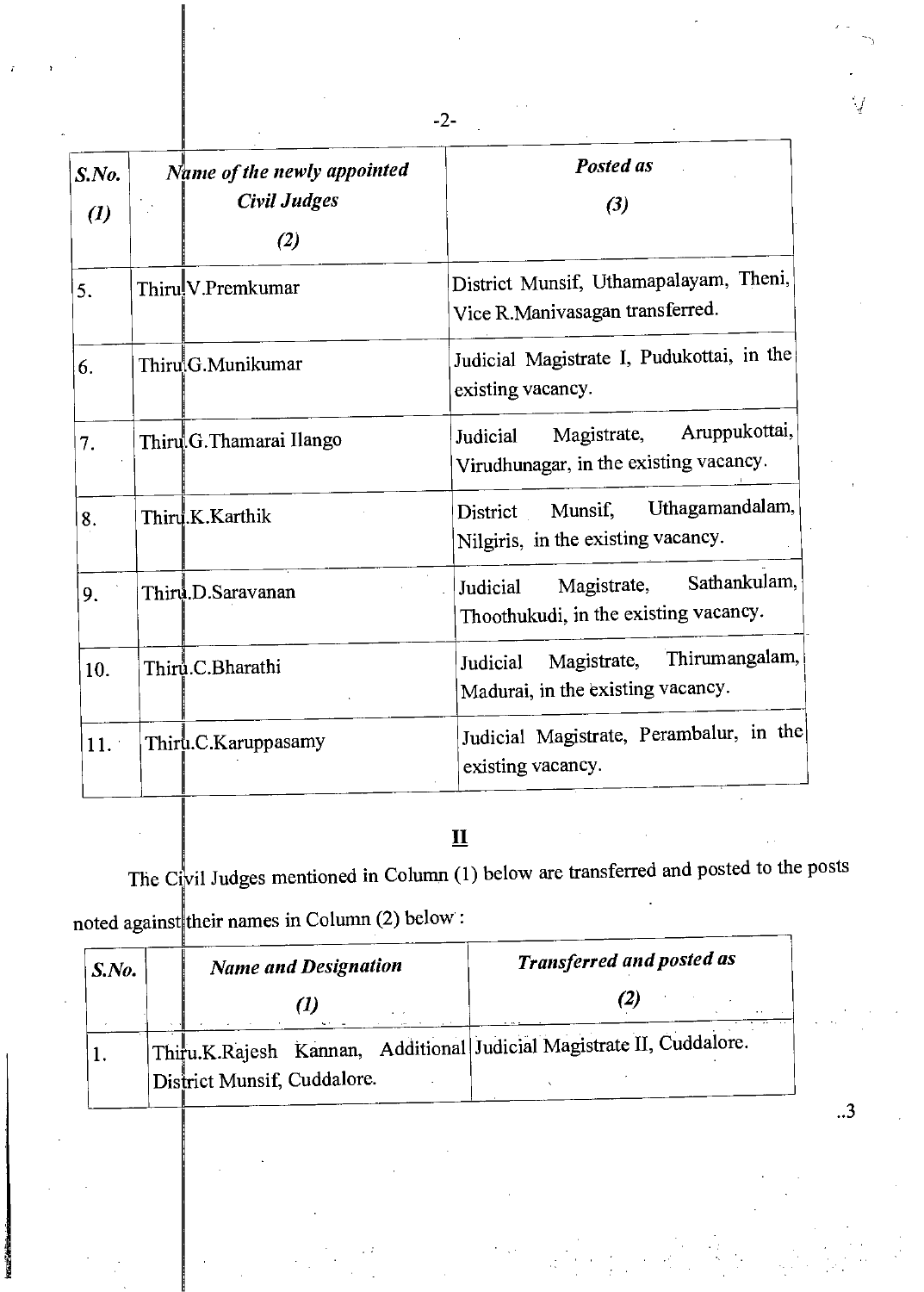| $S$ .No.                  |              | <b>Name and Designation</b>                                    | Transferred and posted as                                                                                              |
|---------------------------|--------------|----------------------------------------------------------------|------------------------------------------------------------------------------------------------------------------------|
|                           |              | $\left( l\right)$                                              | (2)                                                                                                                    |
| 2.                        | $\mathbf{I}$ | Thiru.G.Sathiakumar,<br>Additional<br>District<br>Kuzhithurai. | Judicial<br>Magistrate III, Nagercoil,<br>Munsif, Kanniyakumari.                                                       |
| 3.                        |              | Thiru.D.Marikkalai,<br>Judicial Magistrate II, Tirunelveli.    | Principal<br>District<br>Munsif.<br>Sankarankovil, Tirunelveli.                                                        |
| 4.                        |              | Ms.K.Krishnapriya,<br>Judicial Magistrate II, Udumalpet.       | Judicial Magistrate, Fast Track Court<br>at Magisterial Level, Tiruppur.                                               |
| 5.                        |              | Ms.V.Lavanya,<br>Judicial Magistrate II, Vellore.              | Judicial Magistrate, Arakkonam,<br>Vellore, in the existing vacancy.                                                   |
| 6.                        |              | II, Wallajahpet.                                               | Ms.N.Anu Priya, Judicial Magistrate District Munsif, Ranipet, Vellore, in<br>the existing vacancy.                     |
| 7.                        |              | Ms.V.Vannamalar,<br>Judicial Magistrate, Sholinghur.           | District Munsif, Katpadi, Vellore, in<br>the existing vacancy.                                                         |
| 8.                        |              | Munsif, Kancheepuram.                                          | Thiru.G.Jayavel, Additional District Judicial Magistrate II, Kancheepuram,<br>in the existing vacancy.                 |
| 9.                        |              | Thiru.S.Sivasubramanian,<br>District Munsif, Chengalpattu.     | District<br>Munsif-cum-Judicial<br>Magistrate,<br>Sriperumbudur,<br>Kancheepuram,<br>in<br>the<br>existing<br>vacancy. |
| 10.<br>$\mathbf{r}^{(1)}$ |              | Munsif, Thoothukudi.                                           | Ms.K Rose Kala, Additional District Judicial Magistrate III, Thoothukudi,<br>in the existing vacancy.                  |

..4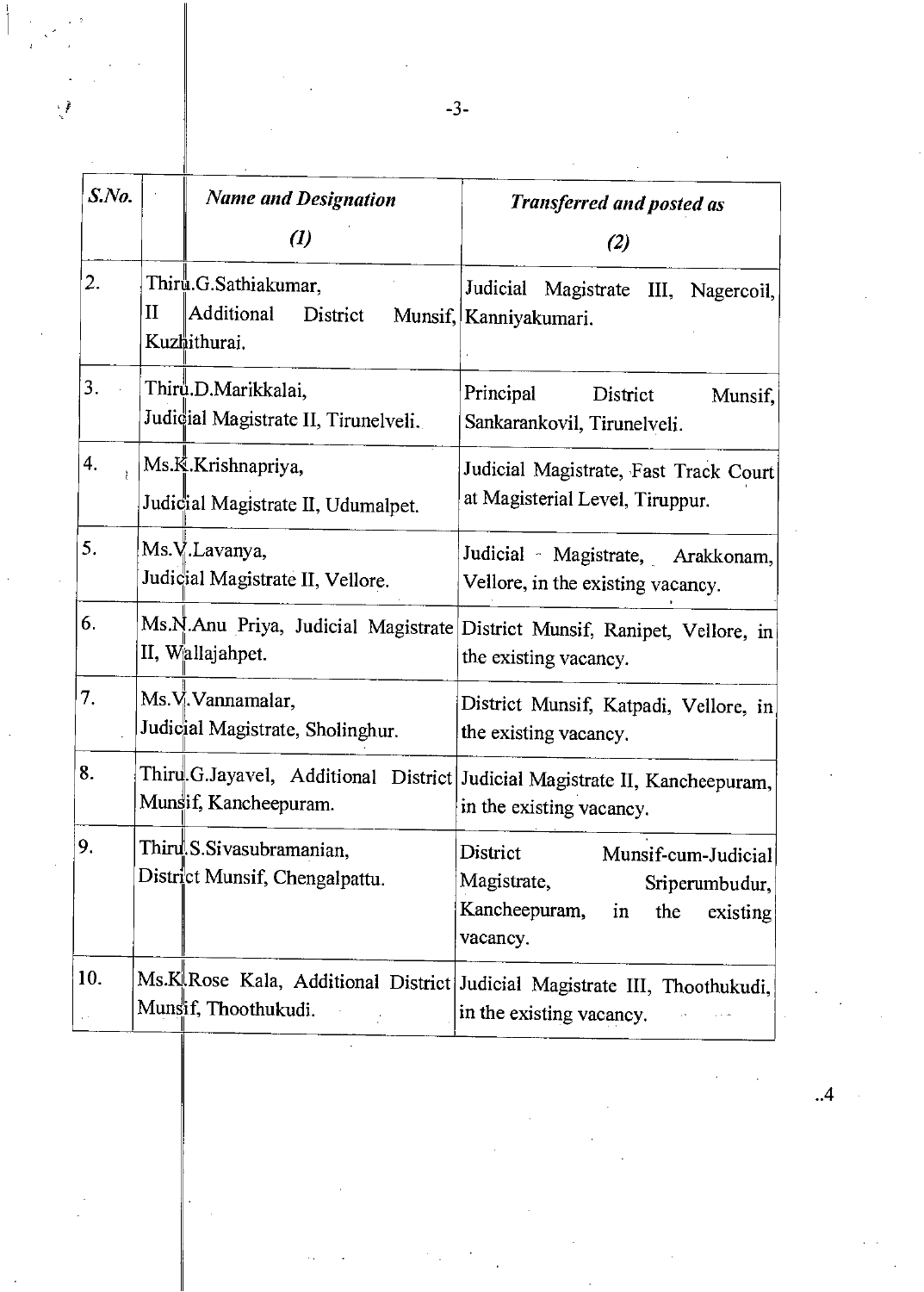| $S$ .No. |  | <b>Name and Designation</b>     | <b>Transferred and posted as</b>                              |
|----------|--|---------------------------------|---------------------------------------------------------------|
|          |  |                                 |                                                               |
| 11.      |  | Thiru R.Manivasagan,            | Munsif-cum-Judicial<br>District                               |
|          |  | District Munsif, Uthamapalayam. | Magistrate, Bodinayakanur, Theni, in<br>the existing vacancy. |

## **HIGH COURT, MADRAS DATED: 07.02.2018.** REGISTRAR GENERAL

# $7102)18$

M

..5

To

1. The newly appointed Civil Judges concerned.

- 2. The Courts concerned.
- 3. The Officers concerned.
- 4. The Offices of the Officers concerned.
- 5. The Principal District Judges, Ramanathapuram, Kancheepuram @ Chengalpattu, Thoothukudi, Theni, Virudhunagar @ Srivillipathur, Pudukottai, Madurai, Perambalur, Cuddalore, Tirunelveli, Tiruppur and Vellore.
- 6. The District Judge Kanniyakumari  $\omega$  Nagercoil.
- 7. The District Judge -cum-Chief Judicial Magistrate, the Nilgiris  $@$  Uthagamandalam.
- 8. The Chief Judicial Magistrate, Ramanathapuram, Pudukkottai, Virudhunagar, Thoothukudi, Madurai, Perambalur,Cuddalore, Kanniyakumari @ Nagercoil, Tirunelveli, Tiruppur, Vellore, Kancheepuram @ Chengalpattu and Theni.
- 9. The Senior Accounts Officer (GAD-IV),  $O/O$  the Principal Accountant General(A & E), Chennai.18
- 10.The Treasury Virudhunagar, Uthagamandalam, Pudukkottai, Madurai, Perambalur, Cuddalore, Nagercoil, Officer Ramanathapuram, Kancheepuram, Thoothukudi, Theni, Tirunelveli, Tiruppur and Vellore.

11.The Sub PAy and Accounts Officer, Madurai.

-4-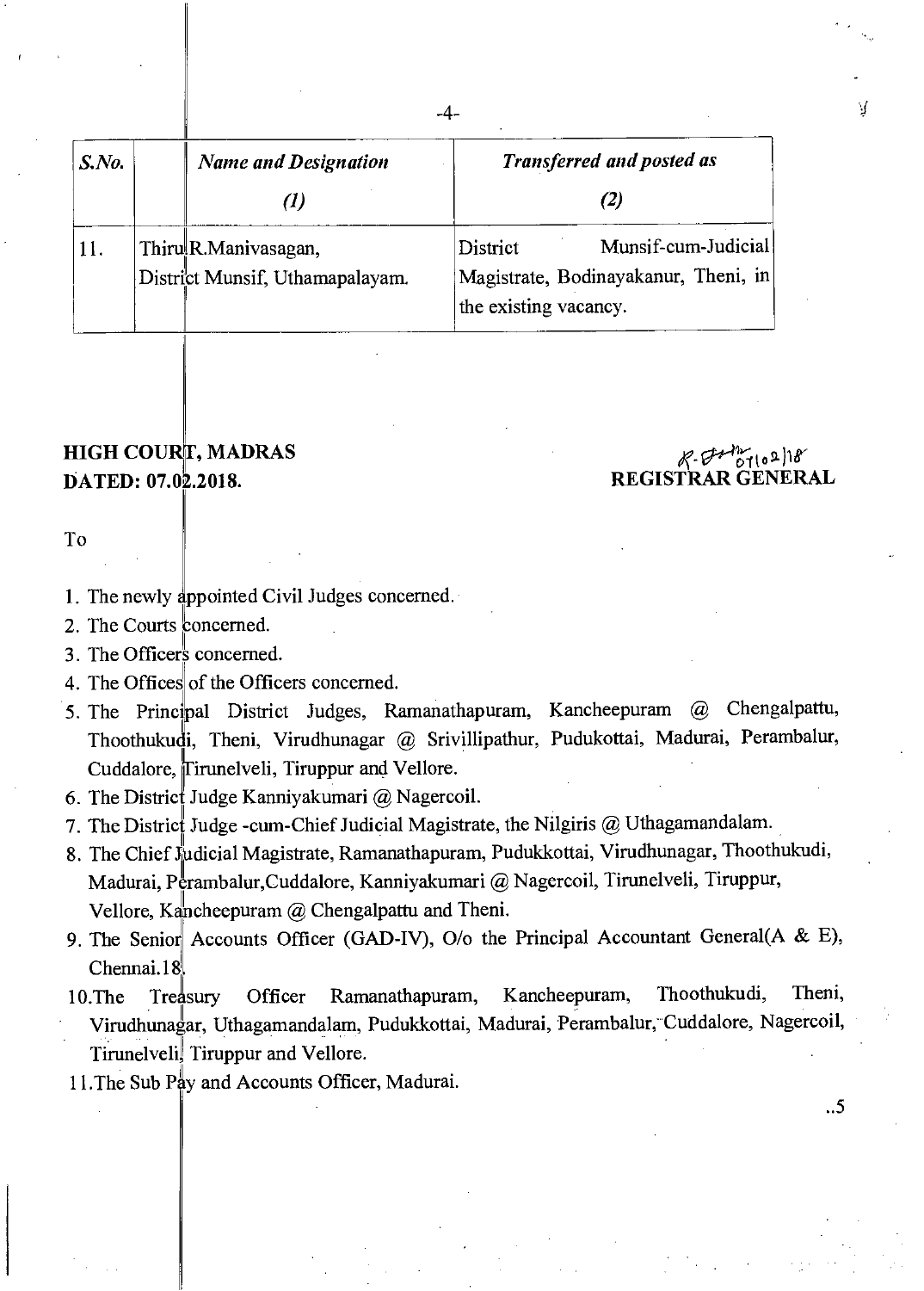### Copy to:-

- 1. The Chief Secretary to Government, Secretariat, Chennai-9.
- 2. The Secretary to Government, Home / Public / Labour and Employment / Revenue / Law/ Commercial Taxes Department, Secretariat,Chennai-9.
- 3. The Secretary to His Excellency The Governor, Raj Bhavan, Chennai-22.
- 4. The Secretary to the Hon'ble Chief Minister, Secretariat, Chennai-9.
- 5. The Registrar (IT-cum-Statistics), High Court, Madras.
- 6. The Registrar (Judicial), High Court, Madras.
- 7. The Director, Tamil Nadu Mediation and Conciliation Centre, High Court, Madras.
- 8. The Registrar (Vigilance), High Court, Madras. (12 copies)
- 9. The Registrar (Management), High Court, Madras.
- 10. The Registrar (Special Cell), High Court, Madras.
- 11. The Registrar-cum-Private Secretary to the Hon'ble The Chief Justice, High Court, Madras.
- 12. The Registrar (District Judiciary), High Court, Madras.
- 13.The Additional Registrar-I (Vigilance), High Court, Madras.
- 14. The Registrar (Administration), High Court, Madras.
- 15. The Registrar -cum-Special Officer (Liaisoning), High Court, Madras.
- 16. The Registrar (Recruitment), High Court, Madras.
- 17.The Official Assignee, High Court, Madras.
- 18.The Additional Registrar General, Madurai Bench of Madras High Court, Madurai.
- 19. The Additional Registrar -II (Vigilance), Madurai Bench of Madras High Court, Madurai.
- 20.The Registrar (Judicial), Madurai Bench of Madras High Court, Madurai.
- 21. The Registrar (Administration), Madurai Bench of Madras High Court, Madurai.
- 22. The Additional Registrar (IT & Statistics), Madurai Bench of Madras High Court, Madurai.
- 23.The Director, Tamil Nadu State Judicial Academy, No.30 (95), P.S.K.R.Salai (Greenways  $\frac{R}{2}$ oad), R.A.Puram, Chennai-28.
- 24. The Deputy  $\psi$  pirector, Tamil Nadu State Judicial Academy, Regional Centres, Coimbatore.
- 25.The Deputy Director, Tamil Nadu State Judicial Academy, Regional Centres, Madurai.
- 26.The Member Secretary, Tamil Nadu State Legal Services Authority, Chennai.
- 27.The Secretary, High Court Legal Services Committee, Chennai.
- 28.The Secretary, Tamil Nadu Judicial Officers Association, Chennai.
- 29. The Chief Accounts Officer, High Court, Madras.
- 30.The Assistant Registrar, Admn.I / Admn.II / Per.Admn. / A.S. / Rules / Computer / Pondicherry, High Court, Madras.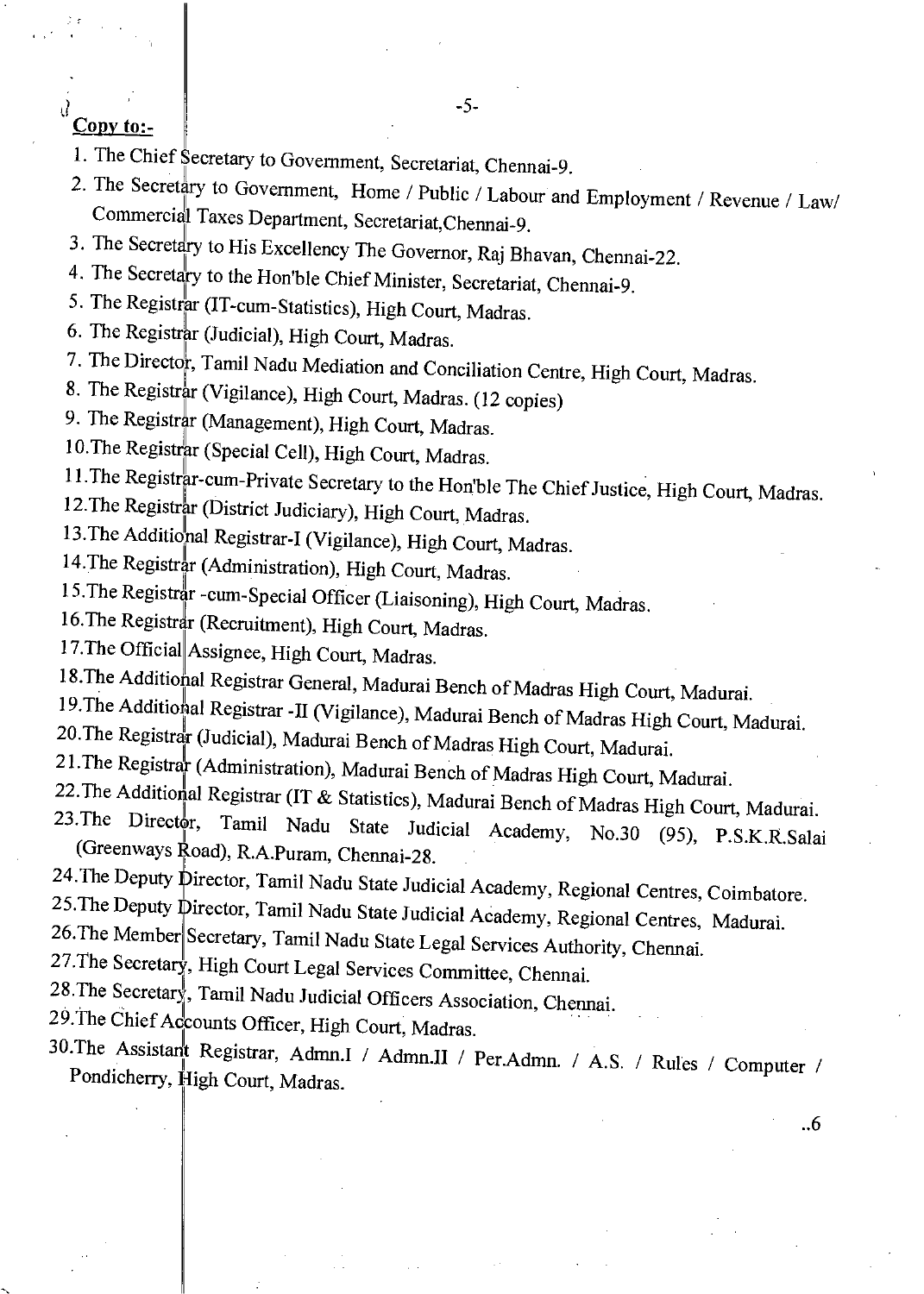31. The Section Officer, 'C' / Computer / 'Cl' / 'D' / 'F' / 'G' / Budget / 'B5' / Library / Stationery / Legal Cell Computer (Server Room), High Court, Madras.

32. The Section Officer, "B" Section, Madurai Bench of Madras High Court, Madurai.

33.The Technical Director, NIC, High Court, Madras.

34.The Record Keeper, A.D. Records, High Court, Madras.

+ Spare 5.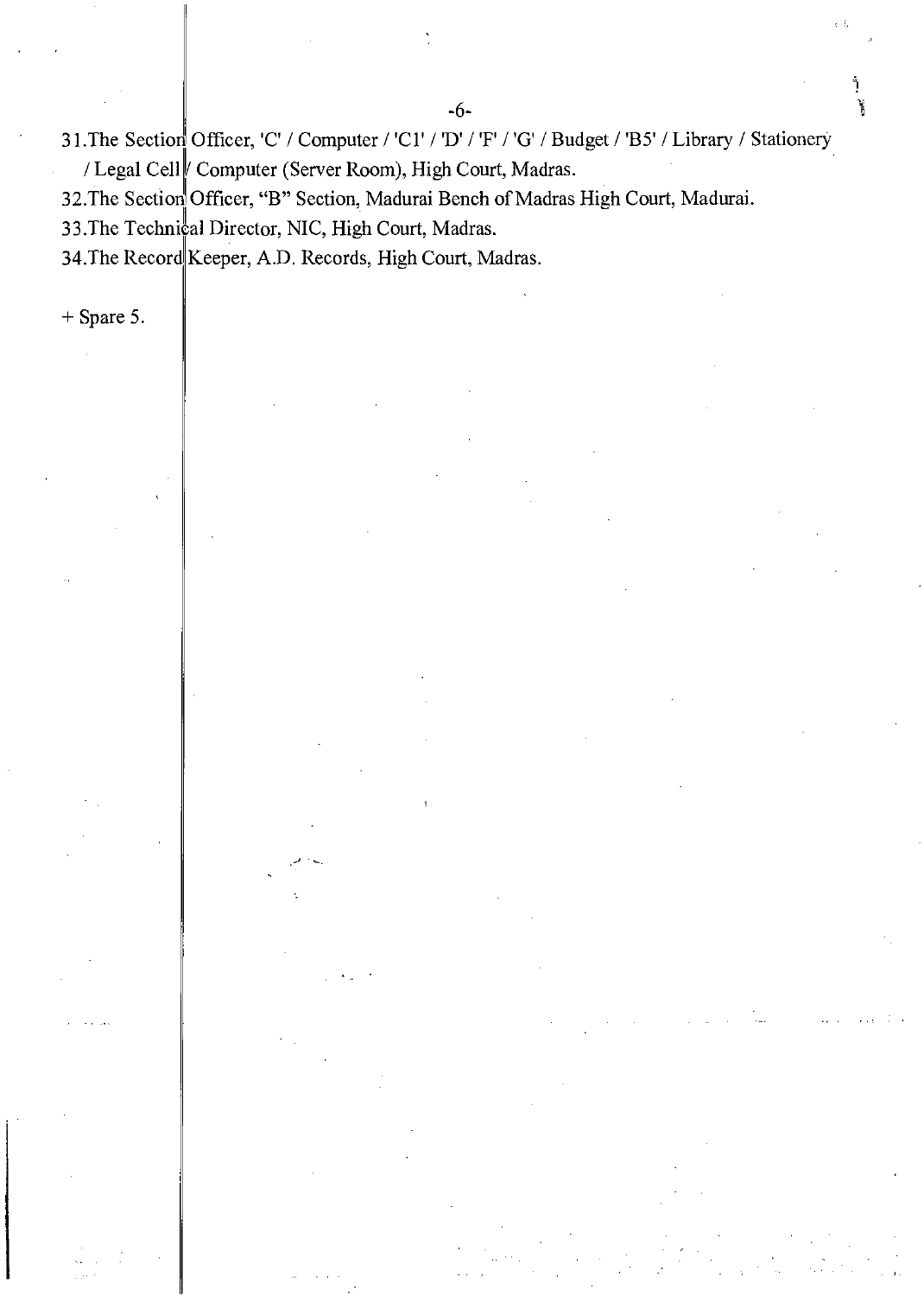#### R.O.C.No.520-A/2018/B2



### OFFICIAL MEMORANDUM

Sub:  $\phi$ ourts and Judges - Tamil Nadu State Judicial Service - (i) Civil Judges Selection 2013-2014 - newly appointed eleven Civil Judges postings given - (ii) Civil Judges — transfer and postings - Notification issued instructions issued.

Ref:  $\|\cdot\|_1$  G.O.(4D). No.96, Home (Courts-I) Department, dated 27.12.2017. High Court's Notification No. 21 / 2018, dated: 07.02.2018.

## I

eleven newly appointed Civil Judges, viz., Thiru.R.Radhakrishnan, Thiru.K.Thirumal, Thiru.D.Ramganesh, Thiru.R.Hariharan, Thiru.V.Premkumar, Thiru.G.Munikumar, . Thiru.G.Thamarai Ilango, Thiru.K.Karthik, Thiru.D.Saravanan, Thiru.C.Bharathi and Thiru.C.Karuppasamy who have been provisionally selected for appointment to the post of Civil Judge by direct recruitment and appointed to act temporarily as Civil Judge in the Tamil Nadu State Judicial Service in the G.O. first cited and given posting in the High Court's Notification second cited, after administration of oath or affirmation on 07.02.2018 F.N., are required to go to their respective places of postings to assume charge of their respective posts on 09.02.2018 F.N., without fail, and report to the Principal District Judge / District Judge on 09.02.2018, itself, to undergo on-the-job training, as per the schedule of Tamil Nadu State Judicial Academy, Chennai, under the guidance and supervision of the Principal District Judge / District Judge. Th

..2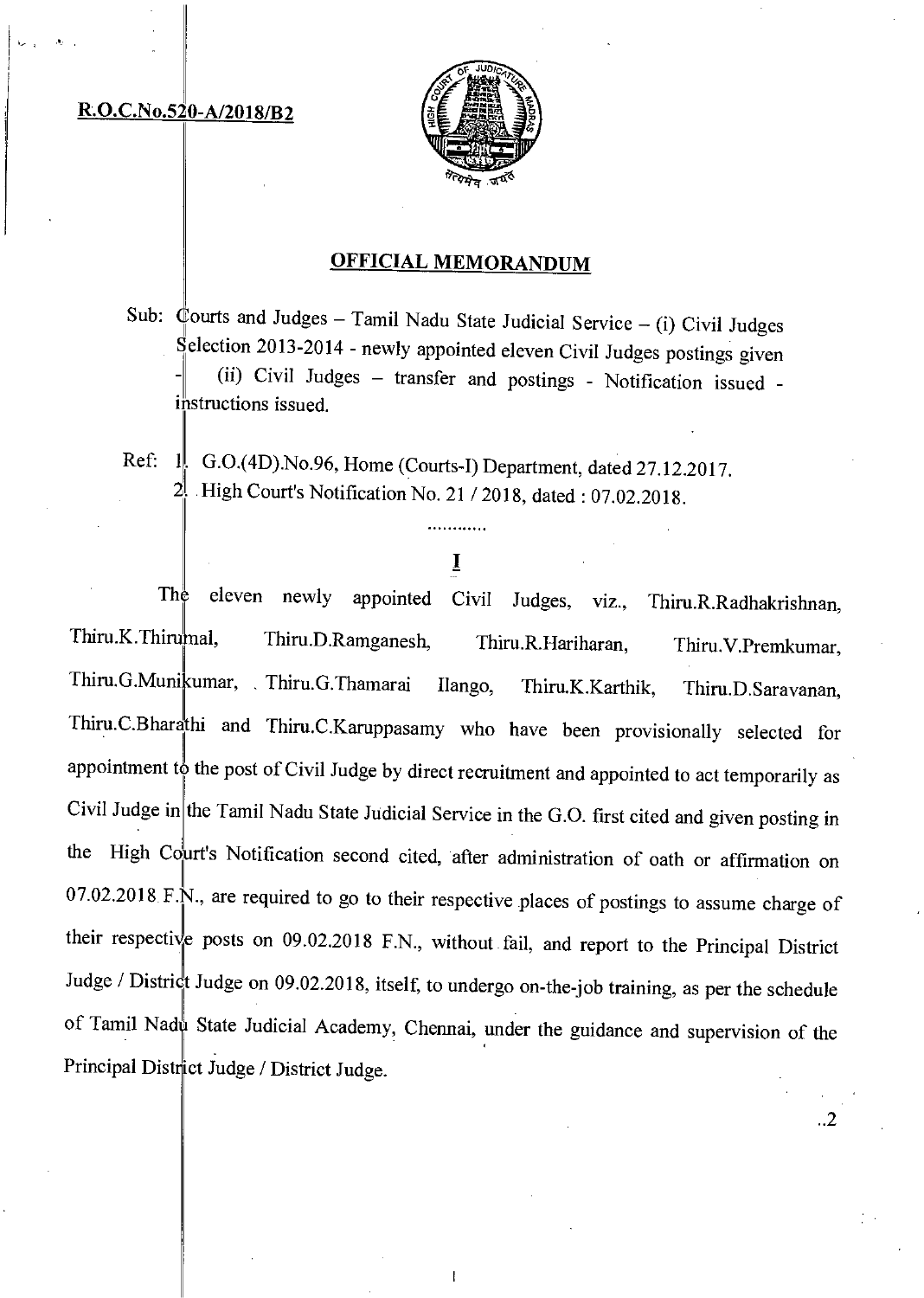The Principal District Judges / District Judges, are required to impart 'On-the-Job' Training, to the above said newly appointed Civil Judges, as per the schedule of Tamil Nadu State Judicial Academy, Chennai.

It is made clear that no kind of representation regarding joining of duty will be entertained and failure to join duty within the specified time and at the specified place, would result in their names being removed from the approved list.

It is also made clear that the selection for appointment by direct recruitment to the said post is purely provisional, subject to final outcome of the Writ petitions pending on the files of the High Court, Madras /Madurai Bench of Madras High Court / Supreme Court of India, relating to this recruitment.

Thiru.R.Radhakrishnan, Thiru.K.Thirumal, Thiru.D.Ramganesh, Thiru.R.Hariharan, Thiru.V.Premkumar, Thiru.G.Munikumar, Thiru.G.Thamarai Ilango, Thiru.K.Karthik, Thiru.D.Saravanan, Thiru.C.Bharathi and Thiru.C.Karuppasamy, if they have registered their names in the employment exchange, as soon as they join duty, are required to surrender their employment exchange identity cards and have to send the same either to the Employment Exchange where they have registered their names or to the Director of Employment and Training, Chennai, so that their registration will be removed from the register of the employment exchange. They should also inform about their appointment in the Tamil Nadu State Judicial Service as Civil Judge, to the Bar Council of Tamil Nadu, without fail.

..3

-2-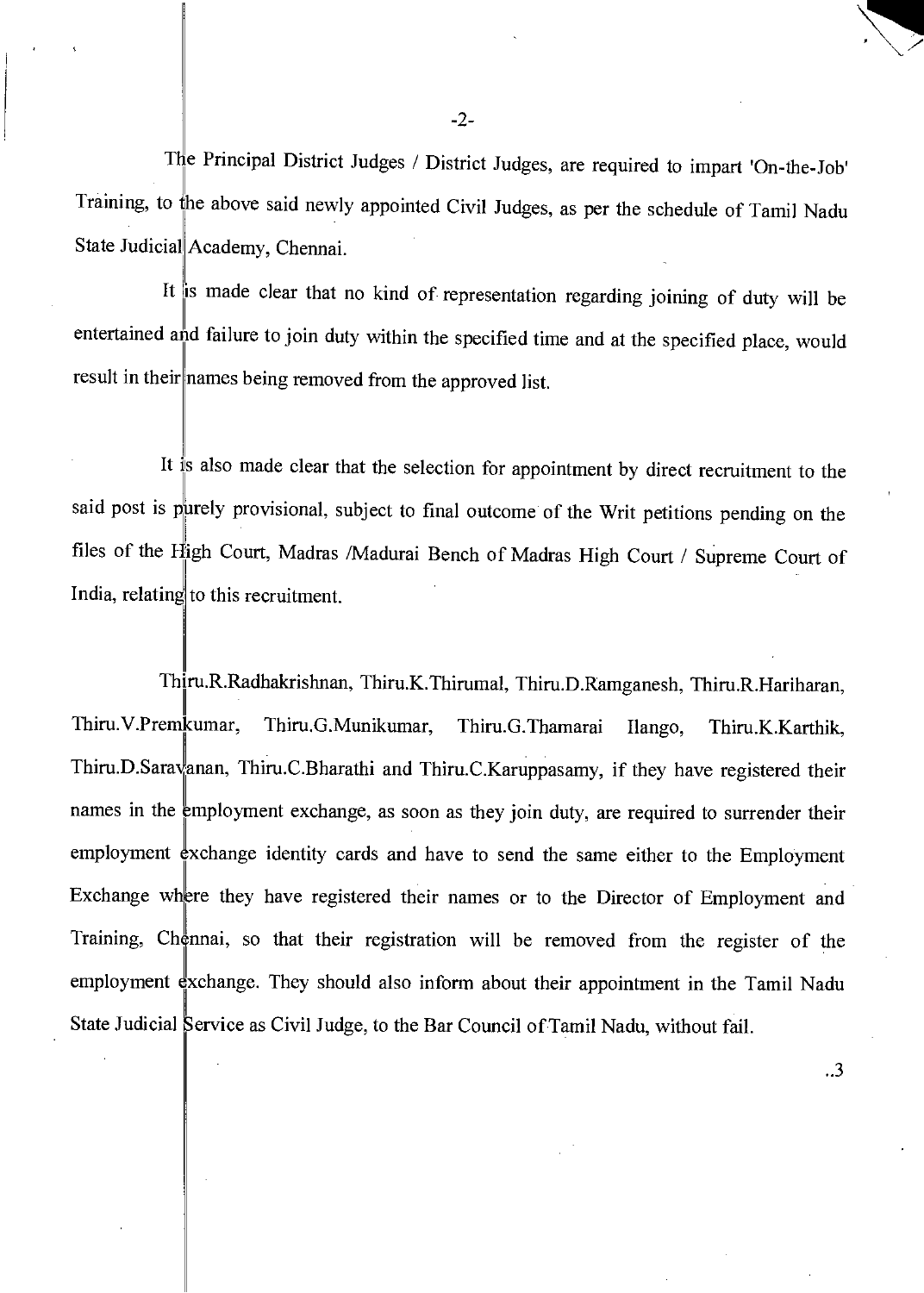Thiru.K.Rajesh Kannan, Additional District Munsif, Cuddalore, who has been transferred and posted as Judicial Magistrate II, Cuddalore, in the High Court's Notification  $2^{nd}$ cited, is required to hand over charge of his post to the Principal District Munsif, Cuddalore, immediately, and take charge of the new post, on the same day. After taking charge of his new post, he is also required to hold full additional charge of the post of Judicial Magistrate III, Cuddalore, until further orders.

The Principal District Munsif, Cuddalore, is required to hold full additional charge of the post of Additional District Munsif, Cuddalore, until further orders.

Thiru G.Sathiakumar, II Additional District Munsif, Kuzhithurai, who has been transferred and posted as Judicial Magistrate III, Nagercoil, in the High Court's Notification 2<sup>nd</sup> cited, is required to hand over charge of his post to the I Additional District Munsif, Kuzhithurai, immediately, and take charge of the new post, within the joining time as prescribed under relevant Rules.

The I Additional District Munsif, Kuzhithurai, is required to hold full additional charge of the post of II Additional District Munsif, Kuzhithurai, until further orders.

Thiru D.Marikkalai, Judicial Magistrate II, Tirunelveli, who has been transferred and posted as Principal District Munsif, Sankarankovil, in the High Court's Notification  $2^{nd}$ cited, is required to hand over charge of his post to the Judicial Magistrate III, Tirunelveli, immediately, and take charge of the new post, within the joining time as prescribed under relevant Rules.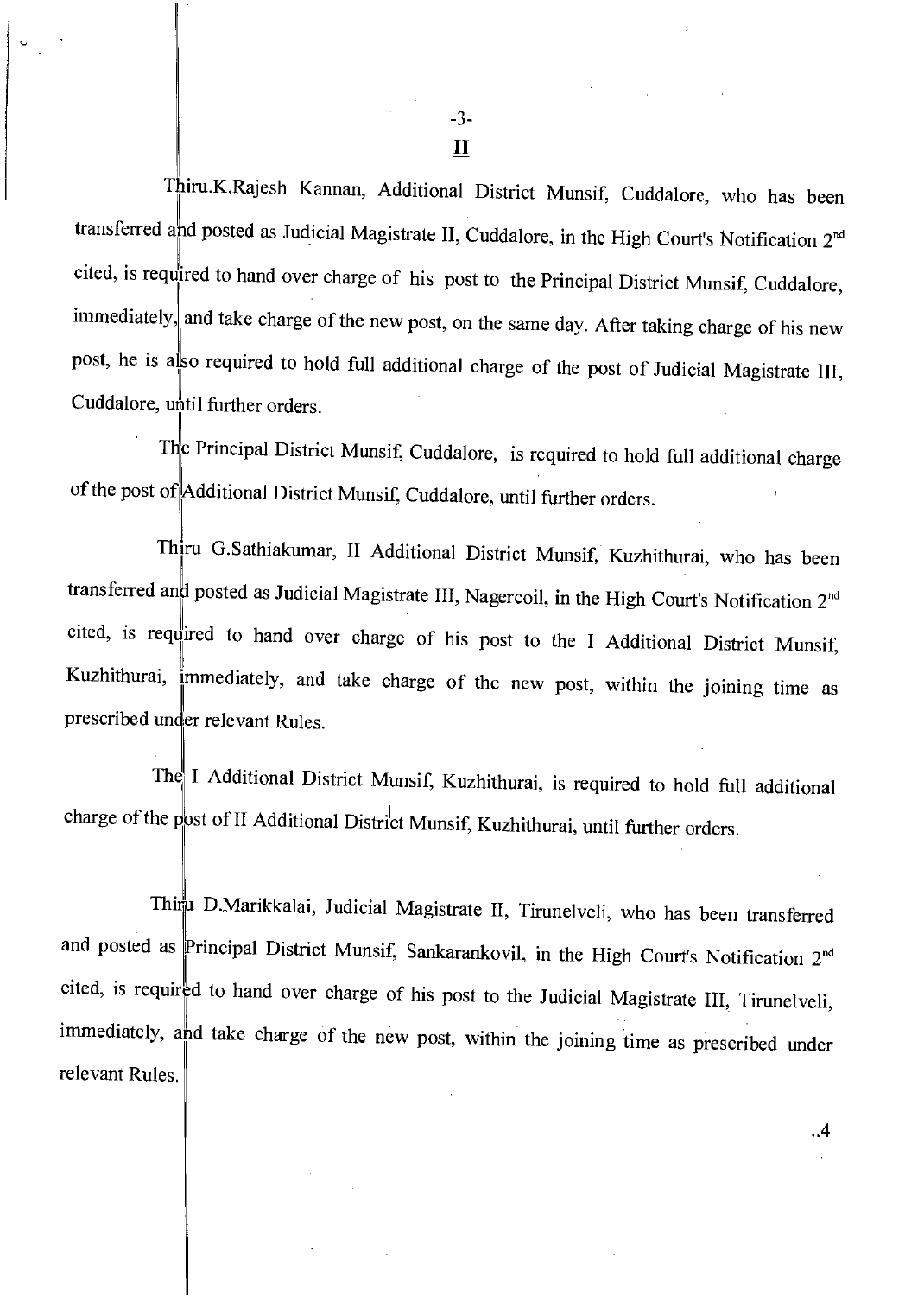The Judicial Magistrate III, Tirunelveli, is required to hold full additional charge of the post of Judicial Magistrate II, Tirunelveli, until further orders.

Ms.K.Krishnapriya, Judicial Magistrate II, Udumalpet, who has been transferred and posted as Judicial Magistrate, Fast Track Court at Magisterial Level, Tiruppur, in the High Court's Notification  $2^{nd}$  cited, is required to hand over charge of her post to the Judicial Magistrate I,  $\psi$  dumalpet, immediately, and take charge of the new post, within the joining time as prescribed under relevant Rules.

The Judicial Magistrate I, Udumalpet, is required to hold full additional charge of the post of Judicial Magistrate II, Udumalpet, until further orders.

Ms. V.Lavanya, Judicial Magistrate II, Vellore, who has been transferred and posted as Judicial Magistrate, Arakkonam, in the High Court's Notification  $2^{nd}$  cited, is required to hand over charge of her post to the Judicial Magistrate I, Vellore, immediately, and take charge of the new post, within the joining time as prescribed under relevant Rules.

The Judicial Magistrate I, Vellore, is required to hold full additional charge of the post of Judicial Magistrate II, Vellore, until further orders.

..5

 $-4-$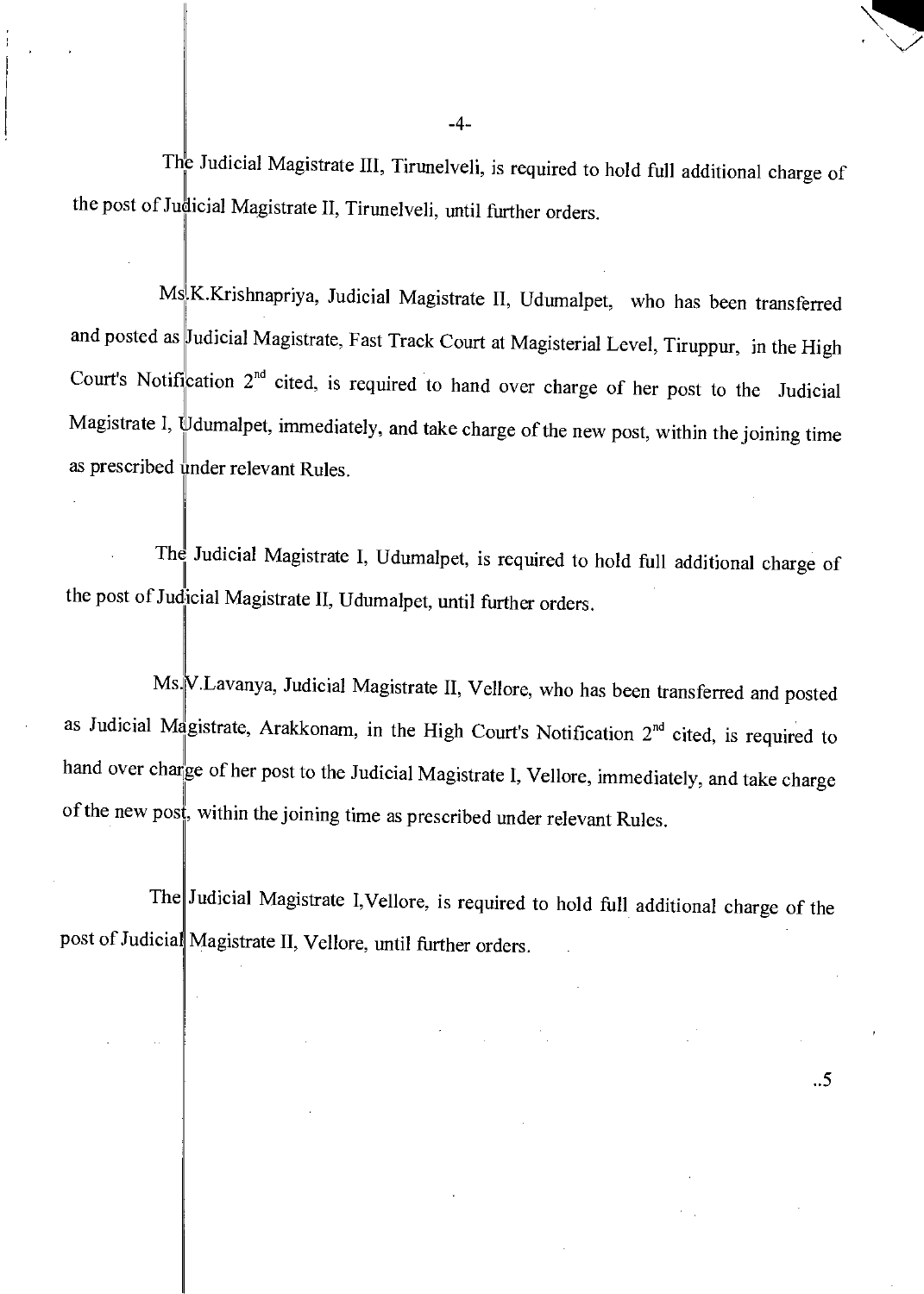Ms.<sup>I</sup>N.Anu Priya, Judicial Magistrate II, Wallajahpet, who has been transferred and posted as District Munsif, Ranipet, in the High Court's Notification 2<sup>nd</sup> cited, is required to hand over charge of her post to the District Munsif-cum-Judicial Magistrate I, Wallajahpet, immediately, and take charge of the new post, within the joining time as prescribed under relevant Rules

The District Munsif-cum-Judicial Magistrate I,Wallajahpet, is required to hold full additional charge of the post of Judicial Magistrate II, Wallajahpet, until further orders.

V.Vannamalar, Judicial Magistrate, Sholinghur, who has been transferred and Ms posted as District Munsif, Katpadi, in the High Court's Notification 2<sup>nd</sup> cited, is required to hand over charge of her post to the District Munsif, Sholinghur, immediately, and take charge of the new post, within the joining time as prescribed under relevant Rules.

The District Munsif, Sholinghur, is required to hold full additional charge of the post of Judicial Magistrate, Sholinghur, until further orders.

Thiru G.Jayavel, Additional District Munsif, Kancheepuram, who has been transferred ahd posted as Judicial Magistrate II, Kancheepuram, in the High Court's Notification  $2<sup>nd</sup>$  cited, is required to hand over charge of his post to his successor on 09.02.2018 F.N., and get himself relieved and take charge of the new post on the same day. After assuming charge of his new post, he is also required to hold full additional charge of the post of Principal District Munsif, Kancheepuram, until further orders.

..6

-5-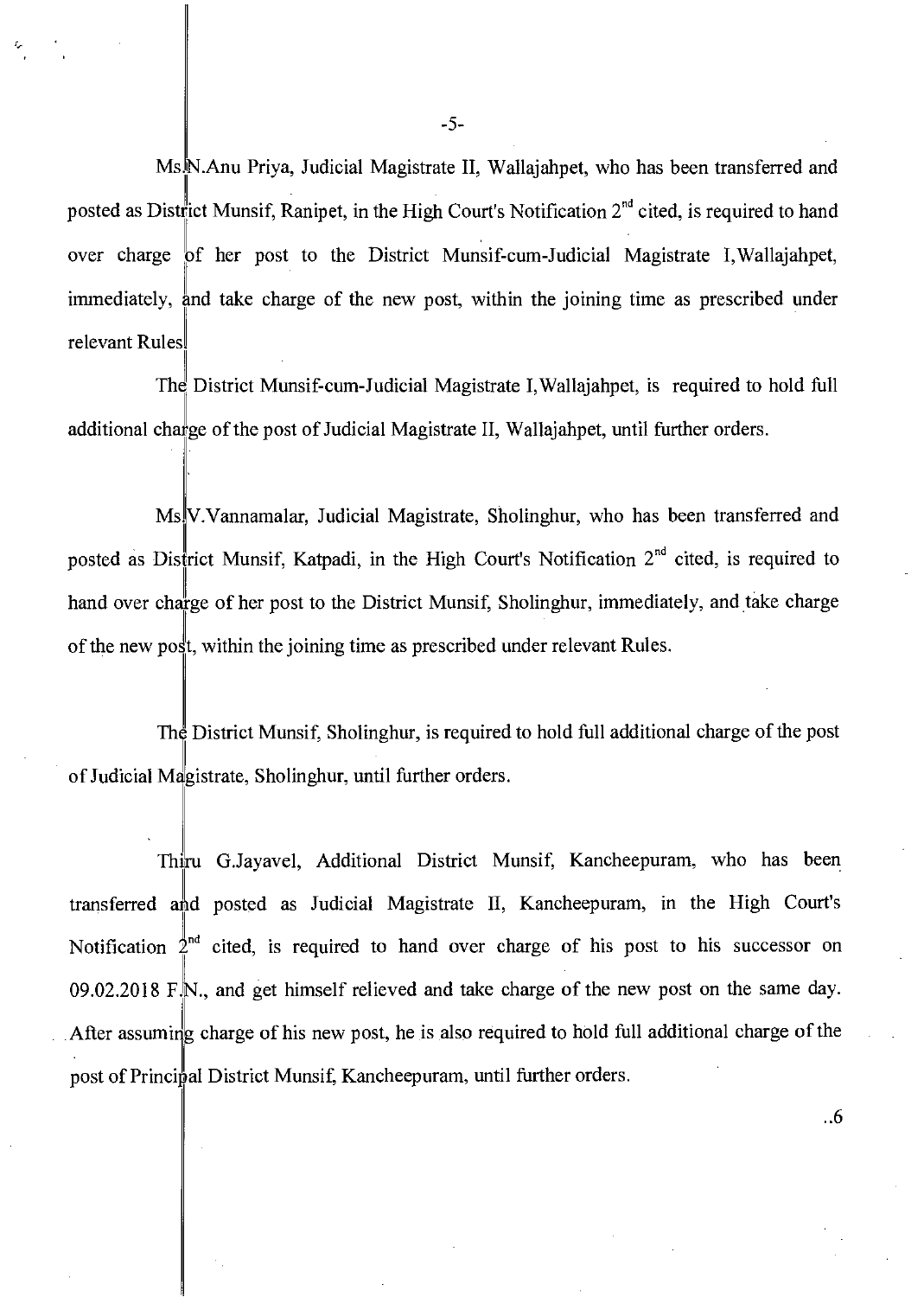Thiru S.Sivasubramanian, District Munsif, Chengalpattu, who has been transferred and posted as District Munsif-cum-Judicial Magistrate, Sriperumbudur, in the High Court's Notification  $2<sup>nd</sup>$  cited, is required to hand over charge of his post to his successor on 09.02.2018 F.N., and get himself relieved and take charge of the new post, within the joining time as prescribed under relevant Rules.

and posted as Judicial Magistrate III, Thoothukudi, in the High Court's Notification cited Ms<sup>I</sup>K.Rose Kala, Additional District Munsif, Thoothukudi, who has been transferred above, is required to hand over charge of her post to her successor on 09.02.2018 F.N., and get herself relieved and take charge of the new post, on the same day.

Thiru R.Manivasagan, District Munsif, Uthampalayam, who has been transferred and posted as District Munsif-cum-Judicial Magistrate, Bodinayakanur, in the High Court's Notification  $2^{ind}$  cited, is required to hand over charge of his post to his successor on 09.02.2018 F.N., and get himself relieved and take charge of the new post, within the joining time as prescribed under relevant Rules.

# HIGH COURT, MADRAS.<br>DATED : 07.02.2018 *DATED* : 07.02.2018

REGISTRAR GENERAL

..7

To

- 1. The newly appointed Civil Judges concerned.
- 2. The Courts concerned.
- 3. The Officers concerned.

-6-